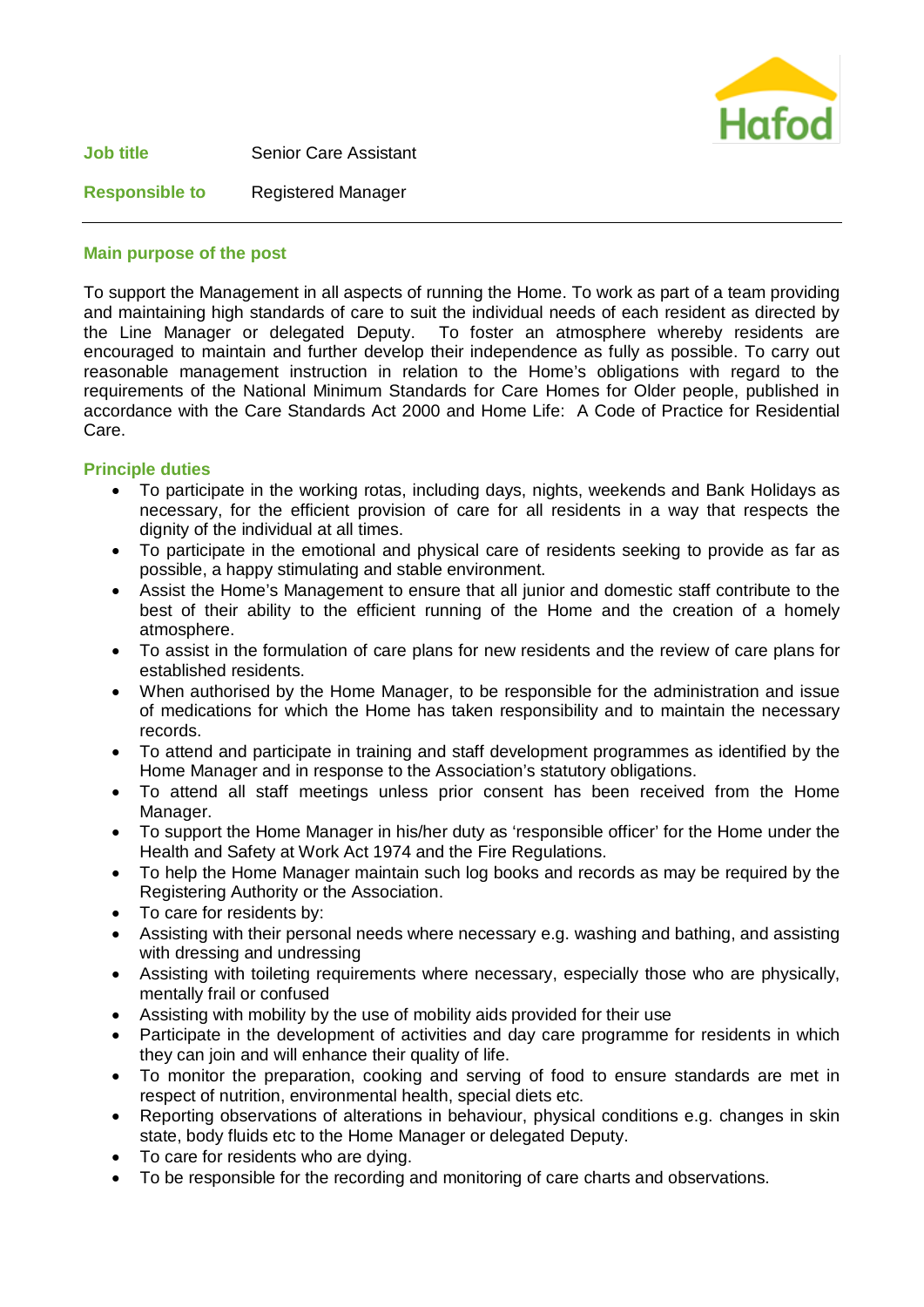- To act as Keyworker to a number of residents and be responsible for the care of those persons' rooms, clothing, emotional needs etc.
- Ensure that bedrooms and communal areas are properly cleaned and maintained and adequately heated in accordance with requirements.
- To be fully involved in the social activities and outings with residents.
- To co-operate with Hafod Care in complying with relevant health and safety legislation, policies and procedures in the performance of the duties of the post.
- To behave in accordance with the company's values
- To ensure compliance with Hafod's policies and procedures at all times.
- To maintain confidentiality and observe data protection and associated guidelines where appropriate
- To participate in any other duties which may be required from time to time.

#### **General**

- To co-operate with Hafod in complying with relevant health and safety legislation, policies and procedures in the performance of the duties of the post.
- To behave in accordance with the company's Values
- To maintain confidentiality and observe data protection and associated guidelines where appropriate.
- To ensure compliance with Hafod's policies and procedures at all times.

The duties in this job description are not exhaustive and may be altered at any time to reflect the changing needs of the Association

This post is subject to enhanced disclosure as provided by the disclosure and barring service, an executive agency of the home office.

Disclosure is a means for the association to check the background of job applicants to ensure that they do not have a history that would make them unsuitable for posts that involve working with vulnerable people. The association will only request disclosure from those that have been offered employment

# **Person specification**

#### **Qualifications, knowledge and experience**

- NVQ Level 2 in Health & Social Care
- NVQ Level 3 in Care Practice or willing to work towards it
- Manual Handling\*
- First Aid\*
- Relevant experience of working in a care setting
- Caring for the elderly\*

#### **Skills and abilities**

- Proficient verbal and written communication skills
- Ability to undertake training to obtain minimum NVQ Level 3
- Strong inter-personal skills
- Well organised
- Planning
- Knowledge of the administration of medication
- Knowledge of lifting techniques
- Supervisions
- Ability to work without supervision

Senior Care Assistant Reviewed: May 2019 2